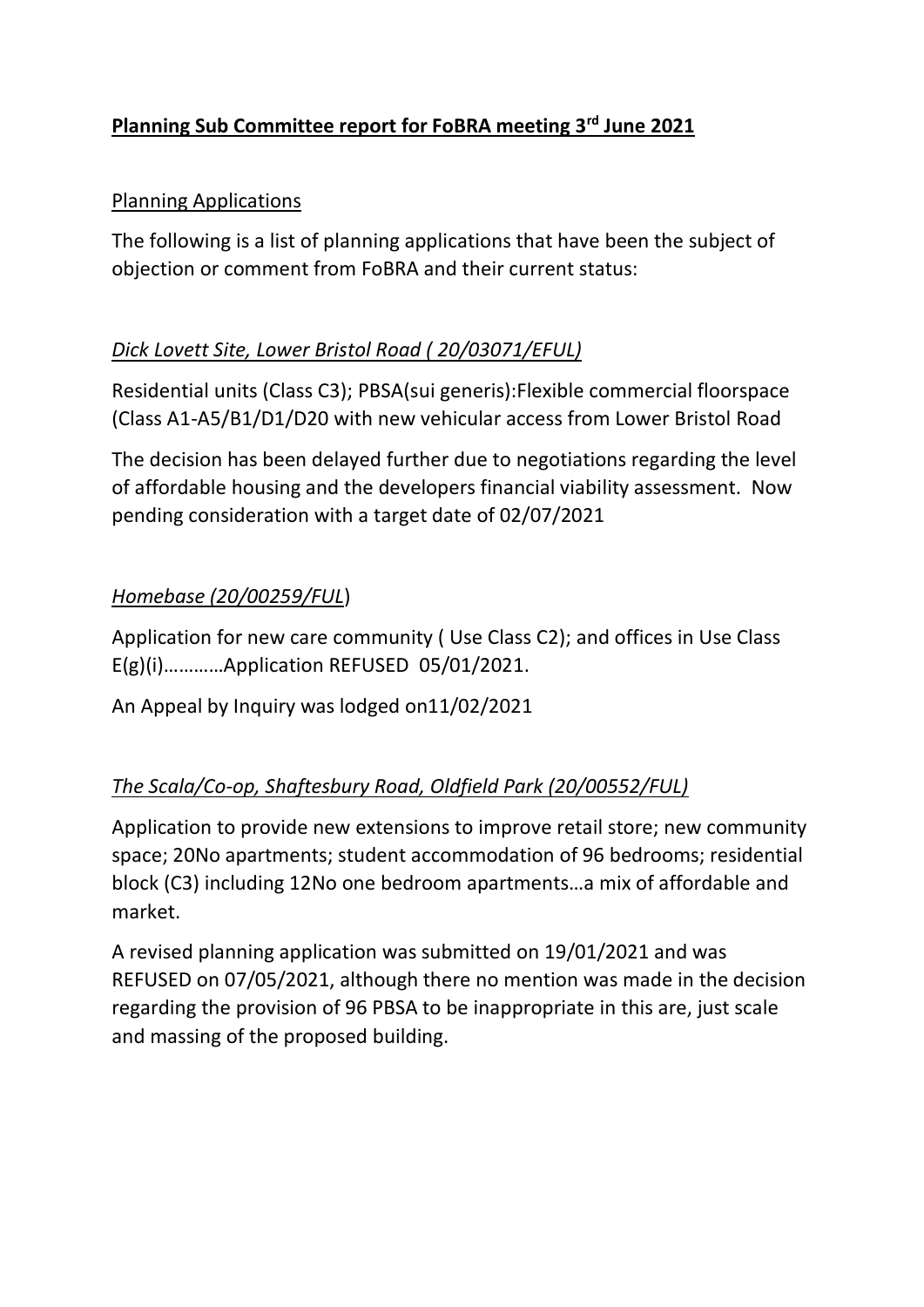# *Regency Laundry, Lower Bristol Road.(20/03166/FUL)*

155No Co-living studios; shared kitchen, living , communal areas totalling 494sqm: 261 sq m co-working space; 155 cycle spaces and 2 carpark spaces.

The decision has been delayed with negotiations continuing regarding provision of affordable housing. A revised offer has been submitted by the developer ( without prejudice) . There remains a fundamental disagreement that Policy C9 applies in the case of co-living schemes……revised target has not been updated and is still 04/12/2020.

# Hartwells Garage, Upper Bristol Road, Newbridge (19/01854/OUT)

This site was refused by the planning committee but the applicants have lodged an appeal which will be determined by the planning inspectorate, with a start date indicated of 09/09/1. However in view of the Locksbrook Road decision and statements made in the Councils case we should not be optimistic about the outcome.

# *Bristol Airport Appeal*

We have objected to Bristol Airports Appeal against NSC's refusal of their planning application to expand the airports throughput of 10ppa to12ppa

# Other Matters

# *Local Plan Partial Update Options Consultation*

BaNES the public consultation took place from **7 th January to 18th February 2021** entitled Local Plan Partial Update Options Consultation. (LPPU)

The partial update is not a new Local Plan, it is an update of parts of the Core Strategy & Placemaking Plan (together comprising the adopted Local Plan for B&NES). The update will not change the plan period, the spatial strategy or the overall housing requirement of the adopted Core Strategy and Placemaking Plan.